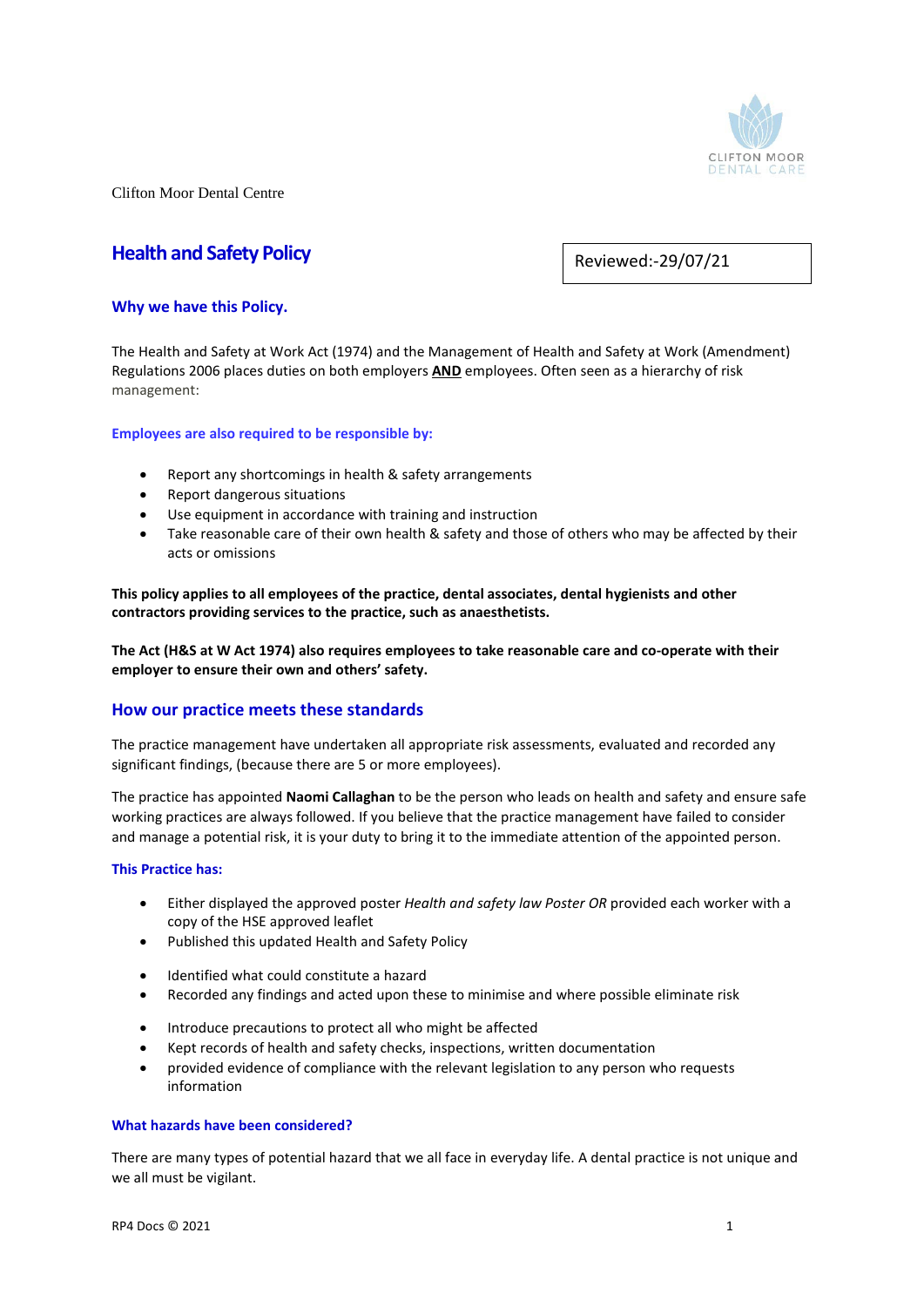

Assessing the risks to determine safe working practices is fundamental to much of the health and safety legislation and which also affect dental practices, for example COSHH, display screen equipment, fire safety, slips trips and falls and manual handling; to mention just a few.

There are a few which are more associated with dental practice procedures such as safe mercury handling, sharps injury from needle sticks or matrix bands, use of X Ray equipment and safe handling of hazardous waste.

# **Safety is EVERYONES responsibility**

The practice management will take considerations of safety at work extremely seriously and encourage all the staff members to immediately report any matters of safety to the named responsible person. This practice uses the RP4 Blueprint system to help it to meet and exceed the legal duties placed upon employers by Management of Health and Safety at Work (Amendment) Regulations 2006.

You will be asked to take responsibility by performing the practice specific walk around risk assessment. This audit tool asks you to provide an unbiased assessment of how well you feel this practice management have addressed areas of safety within your place of employment. There is a updated Section which asks you to record details of when you have completed risk control procedures within the practice. The whole of **POISONED CHALICE** can be downloaded as a dated PDF document as evidence of compliance.

There is a Section towards the end '**Your Verdict Please**' which asks you to suggest areas which you feel could be improved.

We have adopted this system also for all new staff members to acquaint them with where emergency equipment is stored.

#### **Great communication**

Open lines of communication and a clear and transparent sharing of information between staff at this practice is an essential part of health and safety management. Consultation on health and safety matters will be facilitated by means of practice meetings every month or as often as is deemed necessary.

#### **Responsibilities**

- **1.** The practice has appointed **Naomi Callaghan** to be the person who leads on health and safety and ensure safe working practices are always followed.
- **2.** All employees and self-employed contractors share responsibility to achieve a healthy and safe workplace and to take reasonable care of themselves and others.
- **3.** The following are responsible for safety in particular areas:

| Angie Yilmaz | infection control, including waste                                            |  |
|--------------|-------------------------------------------------------------------------------|--|
|              | Kayleigh Whitehead Medical emergency training, drugs, equipment and First Aid |  |
| Simon Holmes | radiation safety                                                              |  |
| Angie Yilmaz | amalgam/mercury hygiene                                                       |  |
| Angie Yilmaz | COSHH, manual handling, DSE                                                   |  |

**4.** Other people responsible: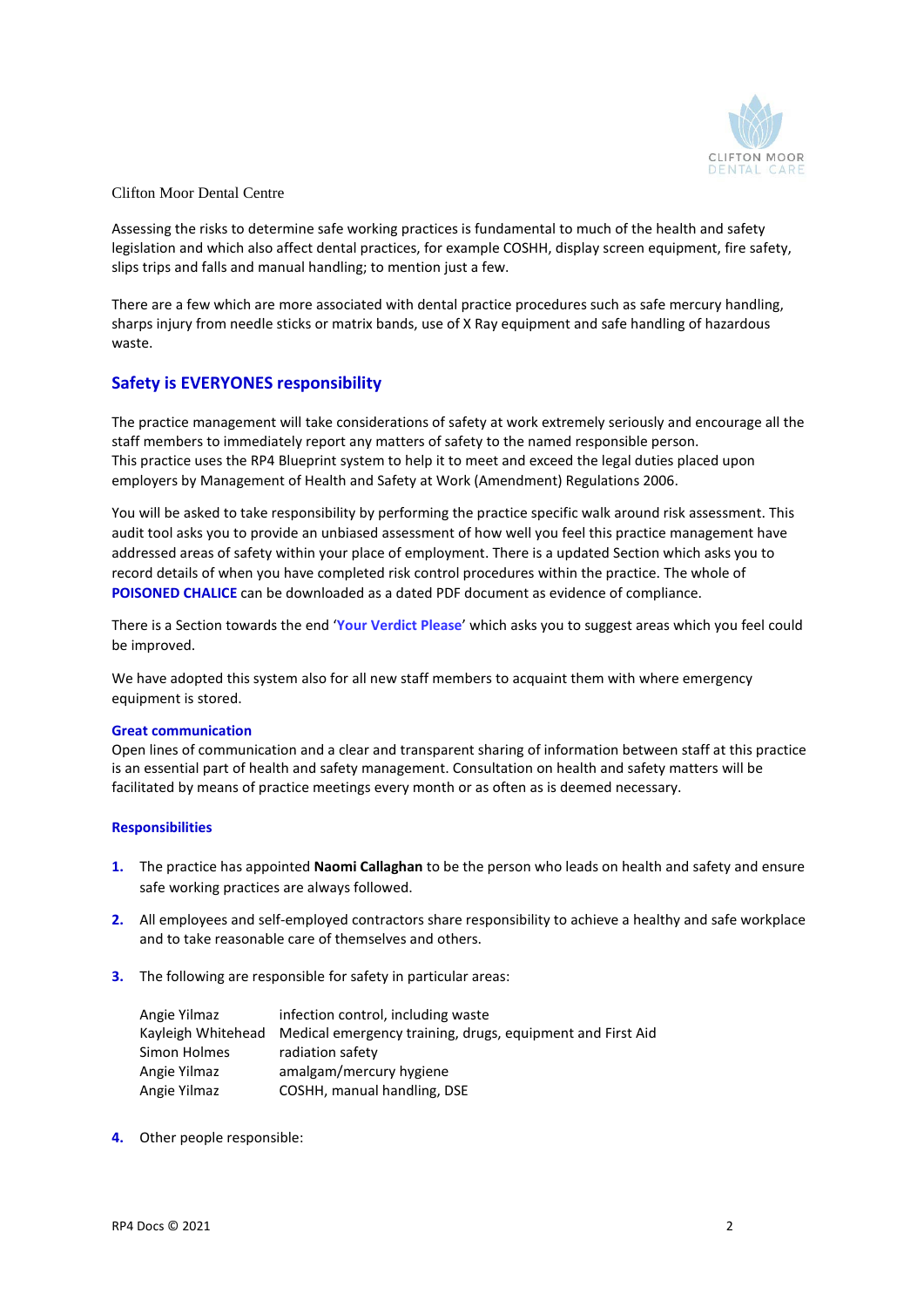

| Laura Woods     | Safety training/ Fire Marshall      |
|-----------------|-------------------------------------|
| Naomi Callaghan | Investigating accidents             |
| Naomi Callaghan | Monitoring maintenance of equipment |
| Samantha Atkins | Safety and security building        |
| Samantha Atkins | Data Security                       |
| Liz Taylor      | Safeguarding                        |

# **Fire safety**

RP4 Blueprint strongly suggest that the fire risk assessment is frequently updated. The interactive document is found in RP4 Library as **[Fire Risk Assessment RP4 docs 2017.docx](http://185.62.85.150:8080/TestBase/faces/userViews/Libraries.xhtml)** and that you use the

All staff in the practice should be aware of the action to be taken in the event of a fire, the evacuation procedure and the arrangements for calling the fire brigade. It is recommended that this is practised, and a note made in Practice Meeting Minutes that this has been done. Staff are only expected to tackle a fire if it poses no threat to their personal safety to do so. CQC will expect to see timed and logged fire drills on a regular basis (annual at least)

Escape routes must be free from obstruction at all times and adequately signposted. Fire alarms and smoke detectors are tested weekly with a log kept. Fire extinguishers are inspected annually.

It is recommended that a **VISITORS BOOK** be kept identifying those who could be in the building other than patients and staff in the event of fire.

#### **Accidents and medical emergencies**

The practice has appointed two people responsible for First Aid. The Policy of the practice is in line with requirements regarding qualification:<http://www.hse.gov.uk/firstaid/> (not mandatory)

There is a first-aid box and a list of telephone numbers of doctors and hospitals available to the practice. The sharps injury flow chart has emergency (local) contact numbers which are up to date and were last checked on Weekly basis.

Medical emergency drugs and equipment are all kept together, and a weekly log sheet of checking is maintained.

There is a hazard sign warning of the storage of oxygen.

All staff will be required to attend annual CPR/BLS certified training on site at the practice. There should be arrangements for any staff absent on the training day to receive training within as short a timeframe as possible to keep everyone similarly up to date

All accidents must be entered in the accident report book, reported to the named lead who will decide whether the accident or incident should be reported to the Health and Safety Executive. There are Forms for this purpose.

It is extremely important that accidents are prevented wherever possible and that when an incident or near miss occurs, it is fully written up in a report form and discussed in a Practice meeting so that measures can be taken to prevent future occurrences.

#### **Display screen equipment**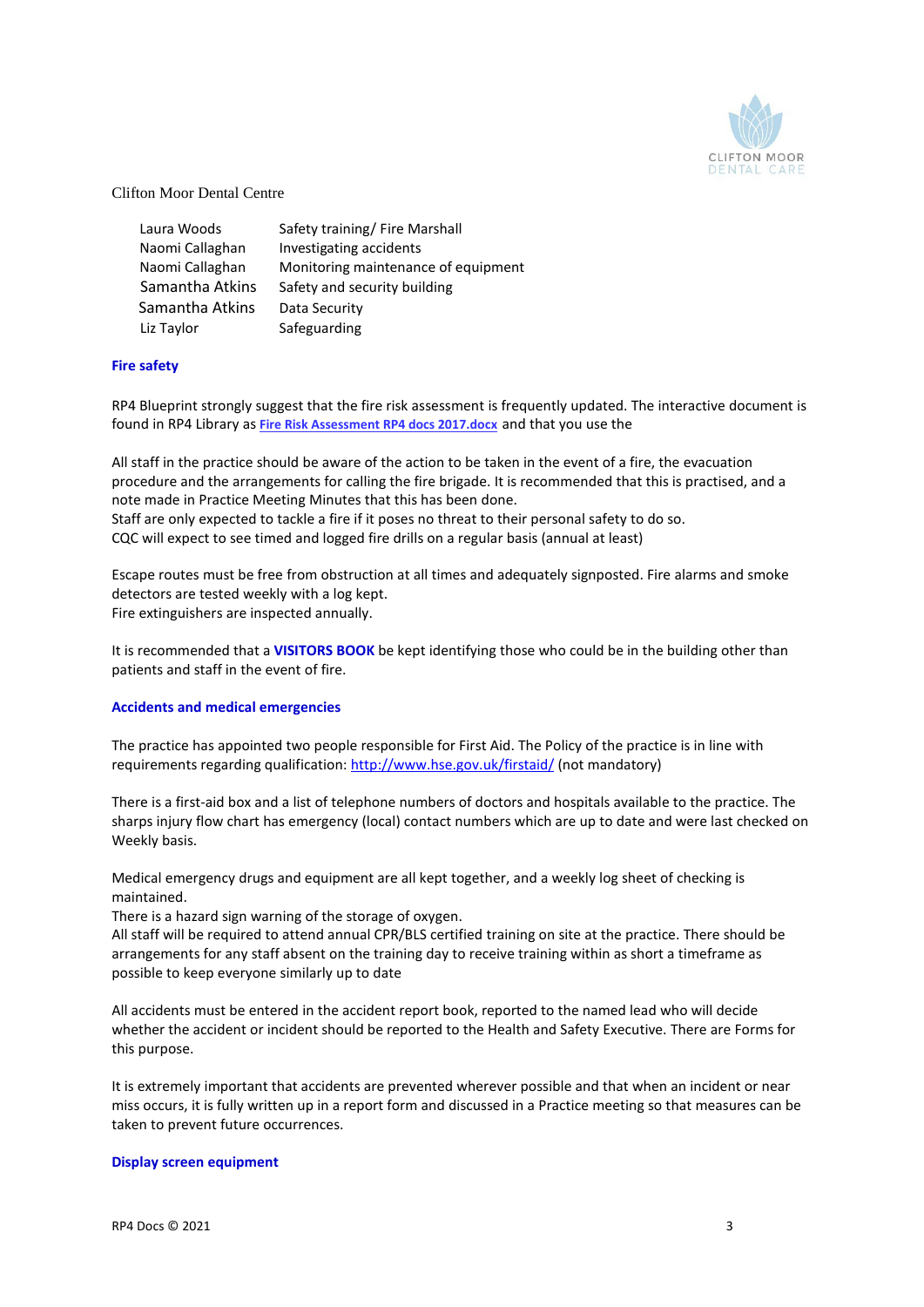

Staff who use display screen equipment (DSE) regularly will receive appropriate training. This should reduce the risk of untoward repetitive strain injury and optimise the ergonomics of working. Eyesight tests can be arranged on request and corrective eyewear, if required for use with DSE can be provided. A footrest and wrist pad is provided if required by the user. Suitable regular breaks should be made during long periods of screen use.

# **Electrical and gas safety**

There are regular visual inspections on all portable electrical equipment at the practice. All staff members are expected to be alert to any areas which may present a risk such as unsuitable positioning of electrical apparatus near a water source, frayed or damaged wiring, evidence of overheating or scorch marks etc.

Records of inspections are maintained and kept and also form a part of the **POISONED CHALICE**. A combined inspection and test of portable electrical equipment is carried out every three years (PAT test) and every five years for fixed electrical items.

Gas appliances are tested annually and a CO detector placed near to any relevant item, such as gas boiler.

#### **Manual handling operations**

Where there is a risk of injury, manual handling operations must be correctly planned to avoid injury. An assessment of the task should be undertaken taking into account the load, the working environment and the capability of the individual involved and the correct lifting technique. Assistance should be requested from other staff members within the practice.

#### **Personal protective equipment**

Personal protective equipment is provided in those circumstances where employees are exposed to risks to their health that cannot be controlled by other means. Comprehensive training on its use, maintenance and purpose is provided as appropriate.

The practice management maintains such equipment and further supplies and requires that all staff performing exposure prone procedures are expected to use full PPE.

It is the responsibility of all staff members to inform the relevant appointed lead person if PPE equipment is damaged or requires replacement.

#### **Training**

All staff will require training and it is individual staff members responsibility to record their training in individual training files which are kept at this practice and to ensure that the lead person has a record of their training on the Training Matrix summary sheet.

Training requirements and personal development needs should be regularly discussed at an appraisal meeting.

Training includes advice on the use and maintenance of personal protective equipment appropriate to the task concerned and emergency contingency plans.

Special training is required for the following due to their hazardous nature:

- Use of the autoclave for the sterilisation of instruments
- Decontamination of equipment prior to sterilisation
- Disposal of used local anaesthetic cartridges and needles
- Changing of metal matrix band strips
- Taking of any dental radiographs